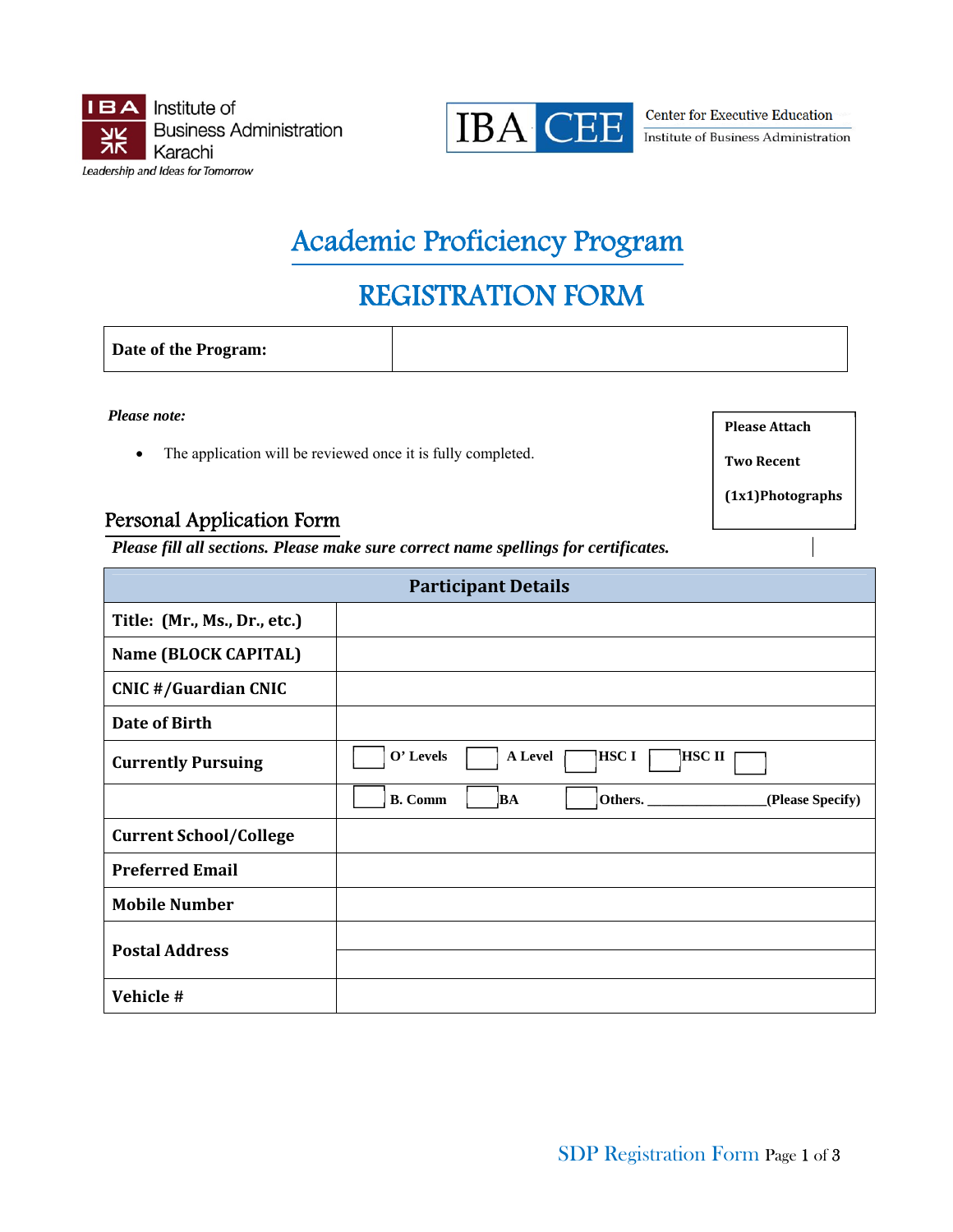## Entry Test Details:

| Program that you have applied<br>for: (E.g BBA, MBA, BS<br><b>Computer Science, etc</b> | Date of Entry Test | Institutes that you would be<br>applying for |
|-----------------------------------------------------------------------------------------|--------------------|----------------------------------------------|
|                                                                                         |                    |                                              |
|                                                                                         |                    |                                              |
|                                                                                         |                    |                                              |
|                                                                                         |                    |                                              |

#### **How did you hear about the program?**

| Senior Official                                |
|------------------------------------------------|
| Colleague                                      |
| Human Resources Department                     |
| Through Mail                                   |
| Word of mouth                                  |
| <b>Social Networks</b>                         |
| IBA's website                                  |
| Advertisement (Please specify the publication) |
|                                                |

Other (Please specify)

#### **Checklist for Documents:**

 Documents Attached Copy of CNIC / Guardian CNIC Two 1 X 1 Photographs Copy of Intermediate/A levels Marks Sheet

*Note:* 

*Participants with less than 80% of attendance or score less than 60% at the end of the course will not be awarded Certificate*

| <b>Applicant's Signature:</b> | Jate |
|-------------------------------|------|
|                               |      |

The completed Application Form can be either attached to an email and sent to BE&SDP@iba.edu.pk or printed and posted to our mailing address:

**Skill Development Program, Center for Executive Education, Institute of Business Administration, City Campus, Garden/Kayani Shaheed Road, Karachi, Pakistan**